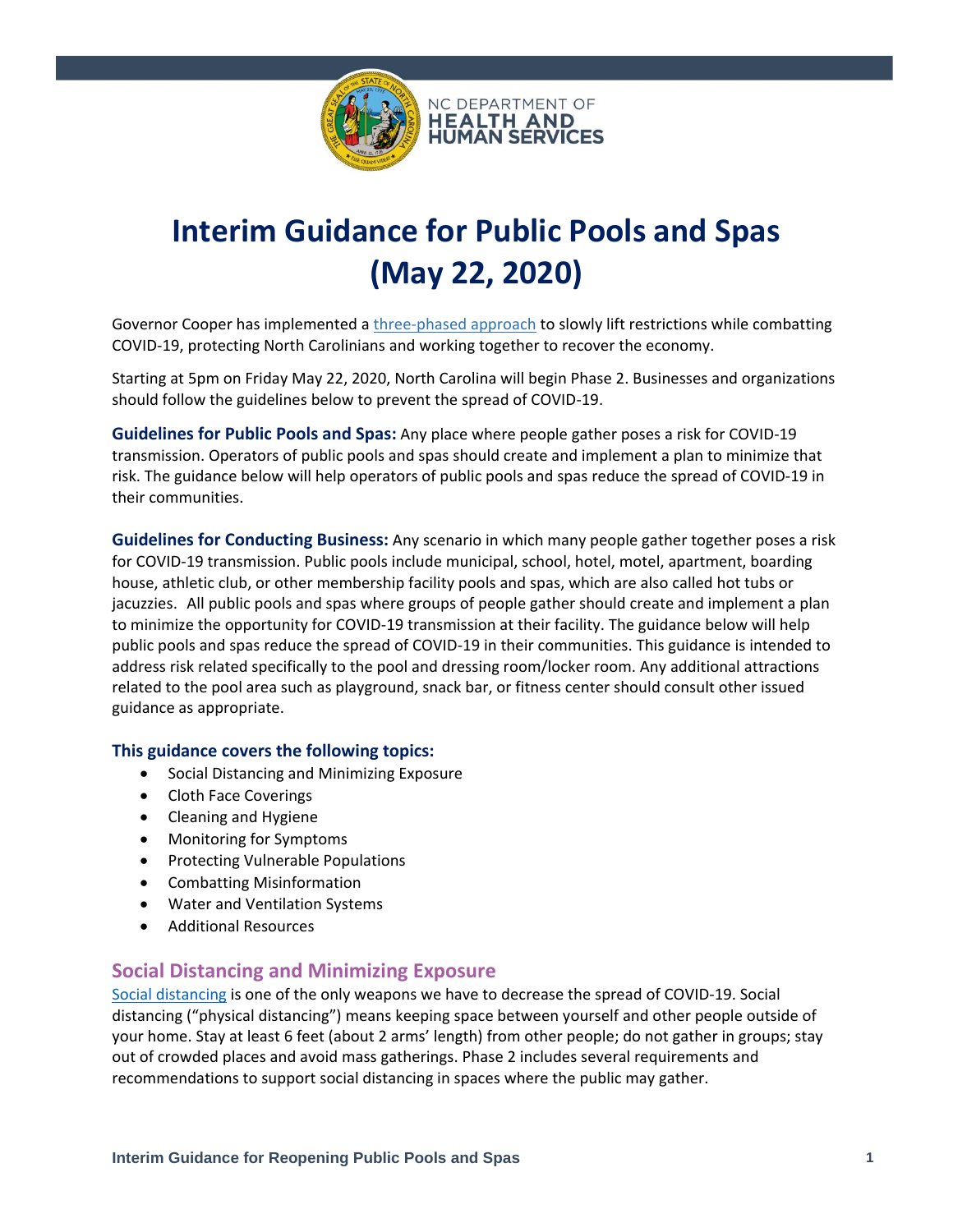Public pools and spas are **required** to:

- $\Box$  Limit the user capacity in the pool to no more than 50% of maximum occupancy as determined by fire code (when fire code number is not known, maximum occupancy can be calculated as 33 people per 1,000 square feet in deck areas, wading pools and splash pads), AND a maximum occupancy in the water of 10 people per 1,000 square feet, AND ensure sufficient social distancing with at least 6-foot separation between family units.
- ❑ Post the reduced "Emergency Maximum Capacity" of both the pool enclosure and the water in a noticeable place. [Sign templates](https://covid19.ncdhhs.gov/guidance#phase-1-easing-of-restrictions) are available in English and Spanish on NC DHHS COVID-19 response site.
- $\Box$  Post signage reminding people about social distancing (staying at least 6 feet away from others). [Know Your Ws](https://covid19.ncdhhs.gov/materials-resources/know-your-ws-wear-wait-wash) sign templates are available in English and Spanish on NC DHHS COVID-19 response site.

It is recommended that public pools and spas:

- $\Box$  Have all chairs and lounges designated for use spaced at least 6 feet apart; unless the patrons are a family unit from the same household. Pool decks should be marked so chairs and lounges can be maintained at proper distances and extra seating should be removed from the deck.
- ❑ Provide marks on the floors of restrooms and locker rooms to indicate proper social distancing. When sinks are not 6 feet apart, consider limiting use to every other sink. If possible, designate entrance and exit doors for restrooms and locker rooms so occupants do not come face to face.
- $\Box$  Discontinue the use of shared tables among non-family units.
- $\Box$  Limit the use to one swimmer per lane when swim lanes are provided. When a swim coach is present and providing lessons, coaching, or overseeing a swim practice, swimmers per lane can be increased from one per lane to two. Social distancing must still be practiced to the extent possible within the swim lane.
- ❑ Mark off a six-foot perimeter around lifeguard chairs when deck space allows.
- ❑ Designate an Entrance and Exit location when there are 2 or more entrances into the pool area. Provide a designated area with social distancing markings for guests waiting to enter the pool area.
- ❑ Provide lifeguards with pocket masks to eliminate mouth to mouth contact in case resuscitation is needed.
- ❑ Advise lifeguards and maintenance staff to stay 6 feet away from patrons to the extent possible.
- $\Box$  Advise employees to stay 6 feet away from each other to the extent possible.
- $\Box$  Stagger swimming times or cohort family units to the extent possible by using reservation systems or other methods; rotate or stagger shifts to limit the number of employees in the pool area at the same time.
- $\Box$  Schedule activities so there is adequate space in the pool, allow sign-up by phone or online.
- ❑ Install plexiglass barriers when gate attendants are needed. If this is not possible, cloth face coverings are recommended.
- $\Box$  Remove pool toys, shared exercise equipment and other items from the pool area.
- $\Box$  Continue to offer contactless entry options, use phone app technology to alert patrons when the pool area is available based on schedule or occupancy.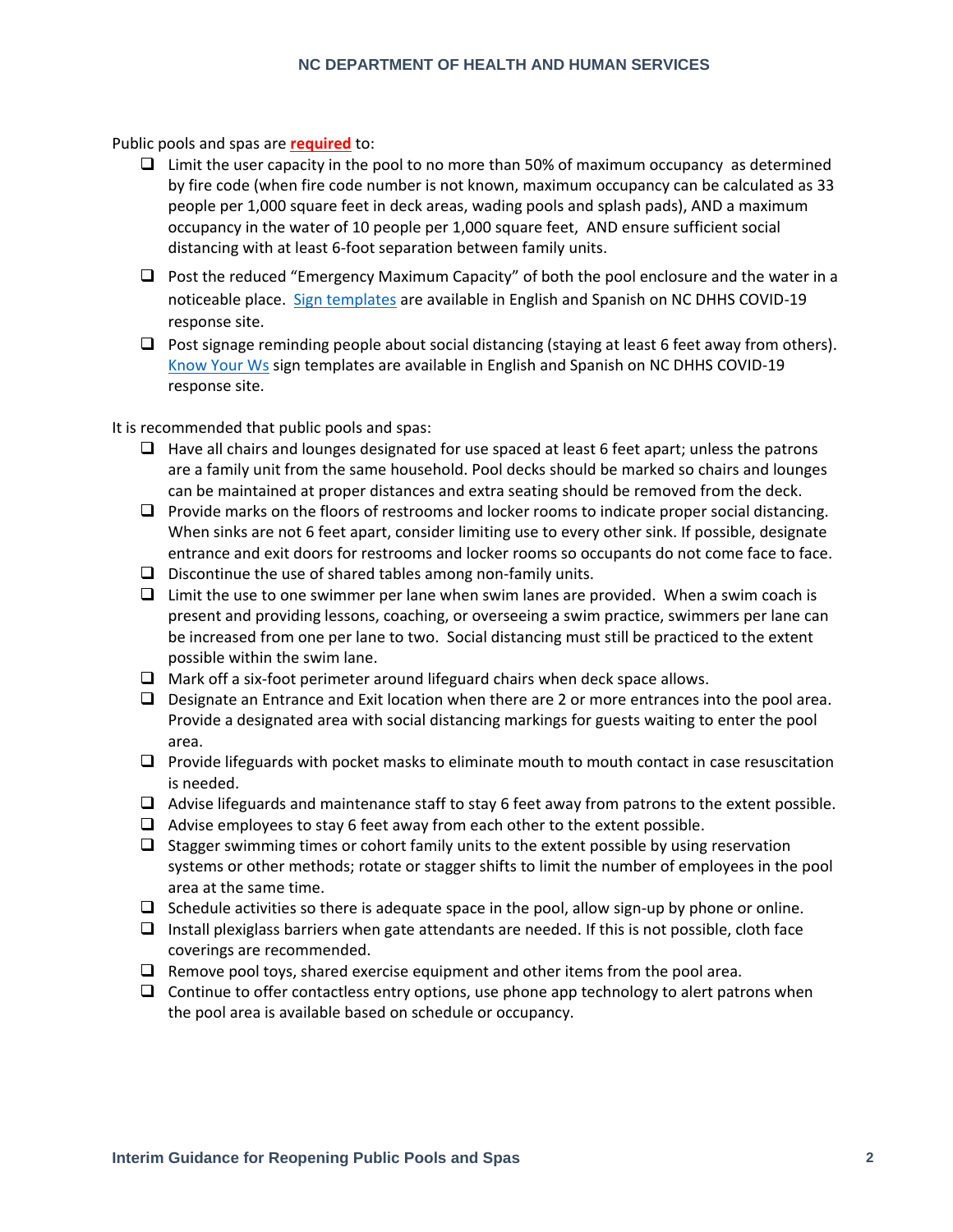# **Cloth Face Coverings**

It is strongly recommended that all employees wear a cloth face covering when they may be near (less than 6 feet from) other people. Patrons are also strongly encouraged to wear cloth face coverings when entering and exiting the pool area and when not in the pool. A FAQ about face coverings is available in [English](https://files.nc.gov/ncdhhs/documents/files/covid-19/FAQs-Cloth-Face-Coverings.pdf) and [Spanish.](https://files.nc.gov/ncdhhs/documents/files/covid-19/FAQs-on-Cloth-Face-Coverings-Spanish.pdf)

- $\Box$  It is encouraged that businesses provide cloth face coverings for employees and patrons. If provided, they must be single use or properly laundered using hot water and a high heat dryer between uses.
- $\Box$  Please share guidance to employees on use, wearing, and removal of cloth face coverings, such as [CDC's guidance on wearing and removing cloth face masks](https://www.cdc.gov/coronavirus/2019-ncov/downloads/cloth-face-covering.pdf), [CDC's use of cloth face coverings](https://www.cdc.gov/coronavirus/2019-ncov/prevent-getting-sick/diy-cloth-face-coverings.html), and [CDC's cloth face coverings FAQ's](https://www.cdc.gov/coronavirus/2019-ncov/prevent-getting-sick/cloth-face-cover-faq.html).

# **Cleaning and Hygiene**

Washing hands with soap for 20 seconds or using hand sanitizer reduces the spread of transmission.

Public pools and spas are **required** to:

 $\Box$  Perform ongoing and routine environmental cleaning and disinfection of high-touch areas (e.g., doors, doorknobs, rails) with an [EPA approved disinfectant for SARS-CoV-2](https://www.epa.gov/pesticide-registration/list-n-disinfectants-use-against-sars-cov-2) (the virus that causes COVID-19), and increase disinfection during peak times or high customer density times.

It is recommended that public pools and spas:

- ❑ Systematically and frequently check and refill hand sanitizers (at least 60% alcohol) and assure soap and hand drying materials are at sinks.
- ❑ Provide, whenever available, hand sanitizer (with at least 60% alcohol) at the entrance and other areas.
- $\Box$  Require employees wash their hands or use hand sanitizer immediately upon reporting to work and frequently throughout the day.
- ❑ Disinfect tables, chairs and lounges between use, allowing the disinfectant to sit for the necessary contact time recommended by the manufacturer.
- $\Box$  Provide disinfectant wipes and/or solution and disposable towels and post disinfectant use instructions at pools where no employees are present.
- ❑ Close snack bars unless food service guidance can be followed.
- $\Box$  Provide tissues and trash containers for proper cough and sneeze hygiene.
- ❑ If towel service is provided, soiled towels must be kept in closed containers, handled minimally by employees, and employees must wash hands immediately after handling soiled linens. Towels should be washed and dried on high heat.

## **Monitoring for Symptoms**

Conducting regular screening for symptoms can help reduce exposure. Employees should be encouraged to self-monitor for symptoms such as fever, cough, or shortness of breath.

If they develop symptoms, they should notify their supervisor and stay home. More information on how [to monitor for symptoms](https://www.cdc.gov/coronavirus/2019-ncov/symptoms-testing/symptoms.html) is available from the CDC.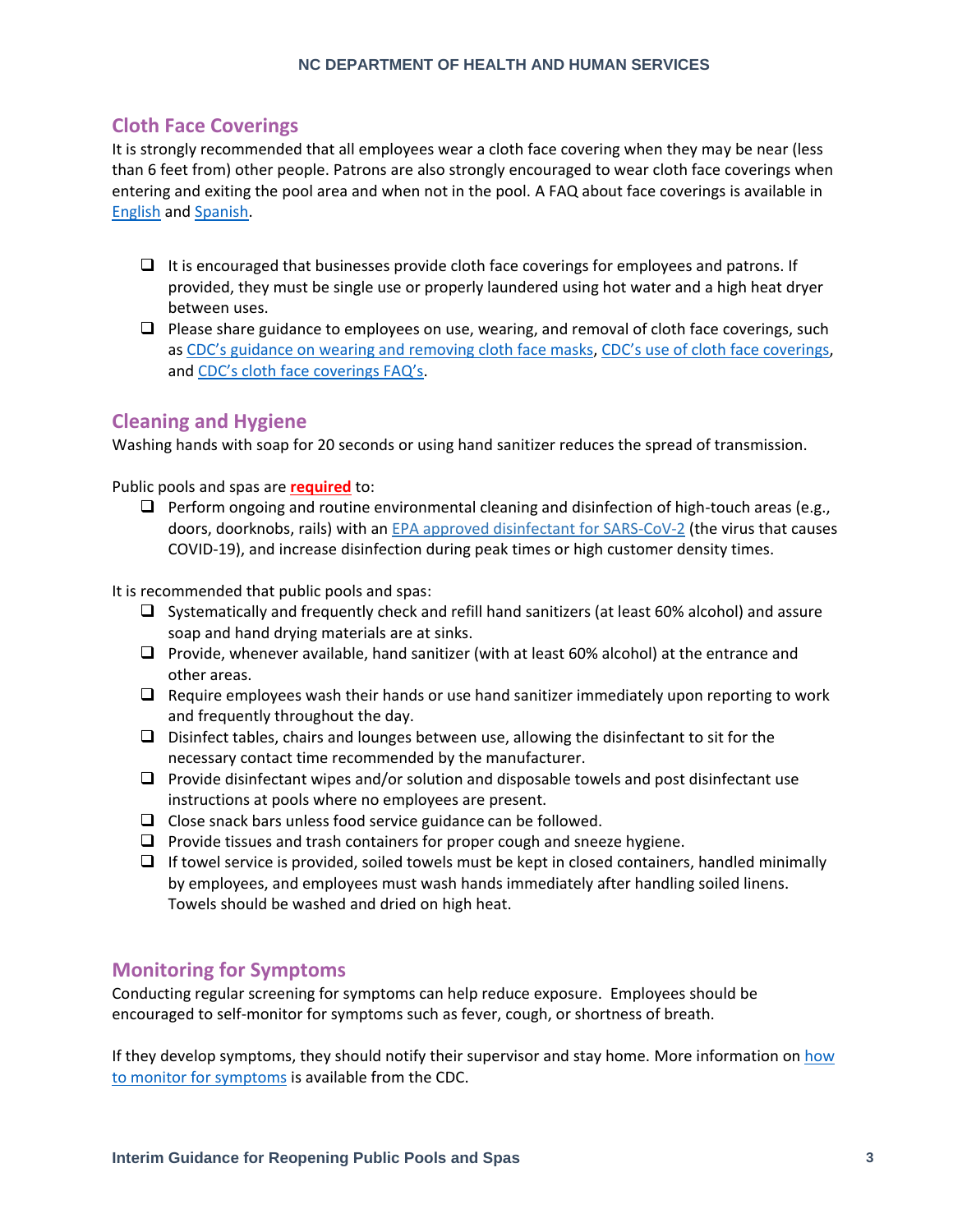#### **NC DEPARTMENT OF HEALTH AND HUMAN SERVICES**

Public pools and spas are **required** to:

- ❑ Conduct daily [symptom](https://www.cdc.gov/coronavirus/2019-ncov/symptoms-testing/symptoms.html?CDC_AA_refVal=https%3A%2F%2Fwww.cdc.gov%2Fcoronavirus%2F2019-ncov%2Fsymptoms-testing%2Findex.html) screening (standard interview questionnaire [English](https://files.nc.gov/ncdhhs/Symptom-Screening-Checklist-ENGLISH.docx)[|Spanish\)](https://files.nc.gov/ncdhhs/Symptom-Screening-Checklist-SPANISH.docx) of employees at entrance to workplace with immediately sending symptomatic workers home to [isolate.](https://www.cdc.gov/coronavirus/2019-ncov/if-you-are-sick/steps-when-sick.html)
- $\Box$  Employees who have symptoms when they arrive at work or become sick during the day should immediately be separated from other employees, customers, and visitors and sent home.
- $\Box$  Post signage at the main entrance requesting that people who have been symptomatic with fever and/or cough not enter, such a[s Know Your Ws/Stop if You Have Symptoms](https://covid19.ncdhhs.gov/materials-resources/know-your-ws-wear-wait-wash) flyers (English - [Color,](https://files.nc.gov/ncdhhs/documents/files/covid-19/KnowYourWs-Business-Sign_ENG.pdf) [Black & White;](https://files.nc.gov/ncdhhs/documents/files/covid-19/KnowYourWs-BusinessSign-BW_ENG.pdf) Spanish - [Color,](https://files.nc.gov/ncdhhs/documents/files/covid-19/KnowYourWs-Business-Sign_SPA.pdf) [Black & White\)](https://files.nc.gov/ncdhhs/documents/files/covid-19/SS-BusinessSign-BW_SPA.pdf).

It is recommended that public pools and spas:

- $\Box$  Have a plan in place for immediately removing employees from work if symptoms develop.
- $\Box$  Establish and enforce sick leave policies to prevent the spread of disease, including:
	- o Enforcing employees staying home if sick.
	- o Encouraging liberal use of sick leave policy.
	- o Expanding paid leave policies to allow employees to stay home when sick.
- ❑ [Per CDC guidelines,](https://www.cdc.gov/coronavirus/2019-ncov/hcp/disposition-hospitalized-patients.html) if an employee has been diagnosed with COVID-19 or is presumed positive by a medical professional due to symptoms, the employee should be excluded from work until:
	- o No fever for at least 72 hours since recovery (without the use of fever-reducing medicine AND
	- $\circ$  Other symptoms have improved (e.g., coughing, shortness of breath) AND
	- o At least 10 days have passed since first symptoms
- □ [Per CDC guidelines,](https://www.cdc.gov/coronavirus/2019-ncov/hcp/disposition-hospitalized-patients.html) if an employee has been diagnosed with COVID-19 but does not have symptoms, they should remain out of work until 10 days have passed since the date of their first positive COVID-19 diagnostic test, assuming they have not subsequently developed symptoms since their positive test.
- $\Box$  Require symptomatic employees to wear masks until leaving the facility. Cleaning and disinfecting procedure should be implemented by designated personnel followin[g CDC](https://www.cdc.gov/coronavirus/2019-ncov/community/organizations/cleaning-disinfection.html#Cleaning)  [guidelines](https://www.cdc.gov/coronavirus/2019-ncov/community/organizations/cleaning-disinfection.html#Cleaning) once sick employee leaves.
- ❑ Provide employees with information on help lines to access information or other support in reference to COVID-19, e.g. 211 and Hope4NC Helpline (1-855-587-3463)

# **Protecting Vulnerable Populations**

Information on who is at higher risk for severe disease is available from the [CDC](https://www.cdc.gov/coronavirus/2019-ncov/need-extra-precautions/people-at-higher-risk.html) and [NC DHHS.](https://covid19.ncdhhs.gov/information/individuals-families-communities/individuals-higher-risk)

It is recommended that public pools and spas:

- $\Box$  Designate a specific time for persons at higher risk to access the pool without the general population (such as early morning, or late afternoon).
- $\Box$  Enable staff to self-identify as high risk for severe disease and reassign work to minimize their contact with customers and other employees.

# **Combatting Misinformation**

Help ensure that the information your employees get is coming directly from reliable resources. Use resources from a trusted source like th[e CDC](https://www.cdc.gov/coronavirus/2019-ncov/prevent-getting-sick/prevention.html) or [NCDHHS](https://www.ncdhhs.gov/divisions/public-health/covid19/individuals-and-families) to promote behaviors that prevent the spread of COVID-19.